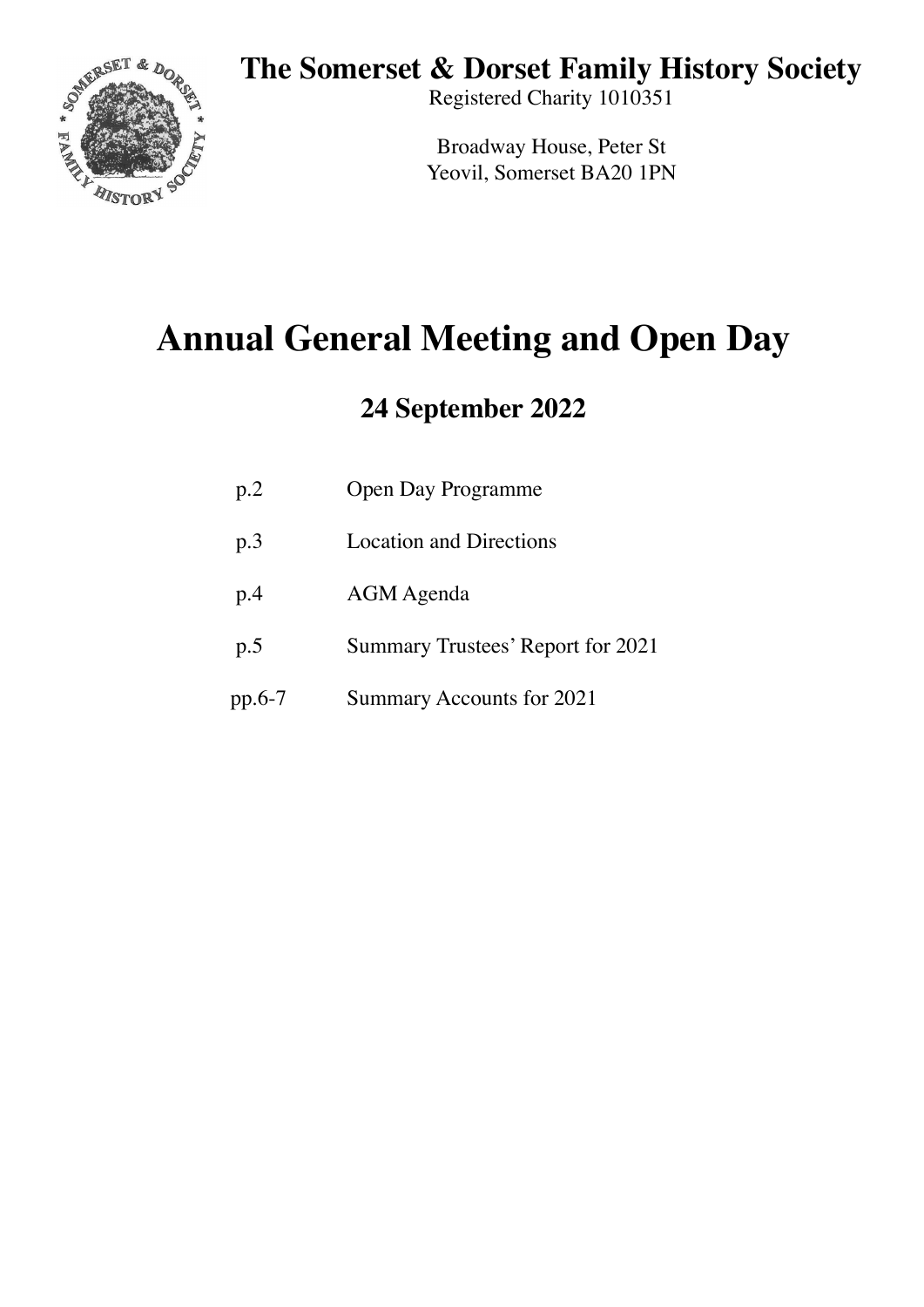

# **The Somerset & Dorset Family History Society**

Registered Charity 1010351

Broadway House, Peter St Yeovil, Somerset BA20 1PN

# **Open Day**

## **Saturday 24 September 2022**

9.30am to 4.00pm

## **Hosted by the Society's Mid Somerset Group**

Red Brick Building, Morland Road, Glastonbury, Somerset, BA6 9FT

### **Programme**

- 9.30 Doors open
- 10.00 Tea & Coffee will be served
- 10.30 *Burns the Bread: a history of the baking dynasty* Robert Burns
- 11.30 Coffee
- 12.00 Annual General Meeting. See pp.4-7
- 12.45 Lunch
- 14.00 *The Burning Time: witchcraft in the seventeenth century* Janet Few

#### **Refreshments and Lunch**

Tea and coffee will be available on arrival and at the mid-morning break. We will not be providing a buffet lunch this year, but the Old Tannery Restaurant is on site, and tables can booked online: *https://theoldtanneryglastonbury.co.uk*.

Close by is a Brewers Fayre Restaurant (part of the Premier Inn hotel), and there are some takeaway outlets off Wirral Park Roundabout. There are also several cafés/public houses in Glastonbury but members are welcome to bring packed lunches to eat in the hall. Tea/coffee will be available at lunchtime.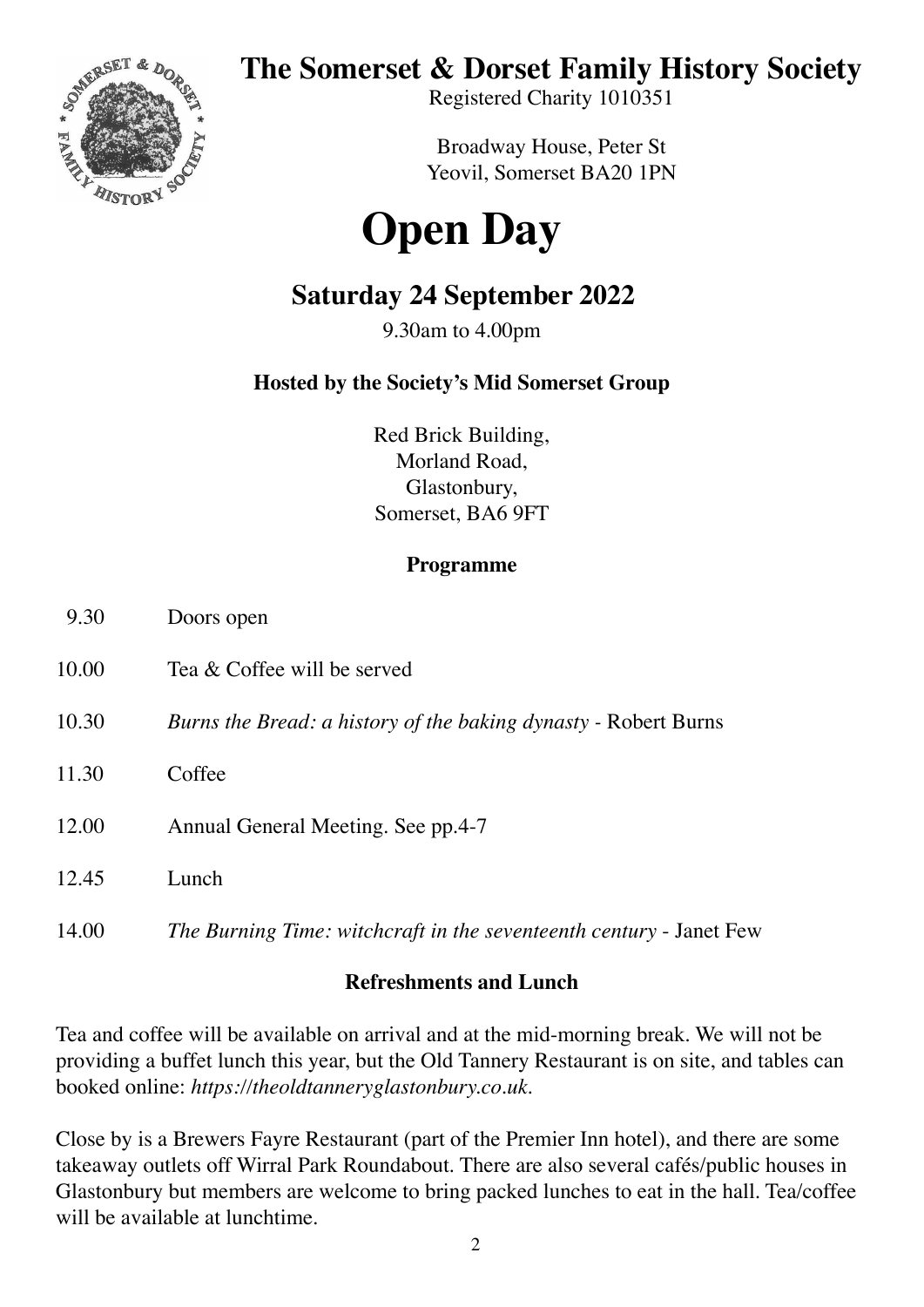### **Location and Directions**



Sat Nav address: Red Brick Building, Morland Road, Glastonbury BA6 9FT

There is limited parking in front of the Red Brick Building, and priority will be given to disabled persons and stall holders. Parking is available on the approach road to the venue, and additional parking will be available at the Premier Inn overflow car park on the opposite side of Morland Road to the Hotel.

From Wells, follow the A39 towards Street. At the Wirral Park Roundabout take the 2nd turnoff, staying on the A39. In 200 yards take the right-hand filter lane at the traffic lights at the Premier Inn. Turn right, and at the next roundabout take the first exit. This is Morland Road. After 200 yards, the Road turns to the right, take a left turn at this point and the venue is straight ahead. From Glastonbury Town centre, or Shepton Mallet follow A361 towards Street. At the Wirral Park Roundabout take the 1st turnoff, onto the A39. Turn right at the traffic lights and follow the directions above.

From Street, follow the A39 towards Glastonbury. After the Street roundabout, continue on the A39 for about half a mile. At the traffic lights next to the Premier Inn, turn left and follow the directions above.

## **Public Transport**

Bus no.376 (which runs between Street and Bristol, via Wells, approximately half hourly) stops a short distance from the venue. Other services which are not so frequent include no.77 (between Yeovil and Wells) and no.29 (between Taunton and Wells).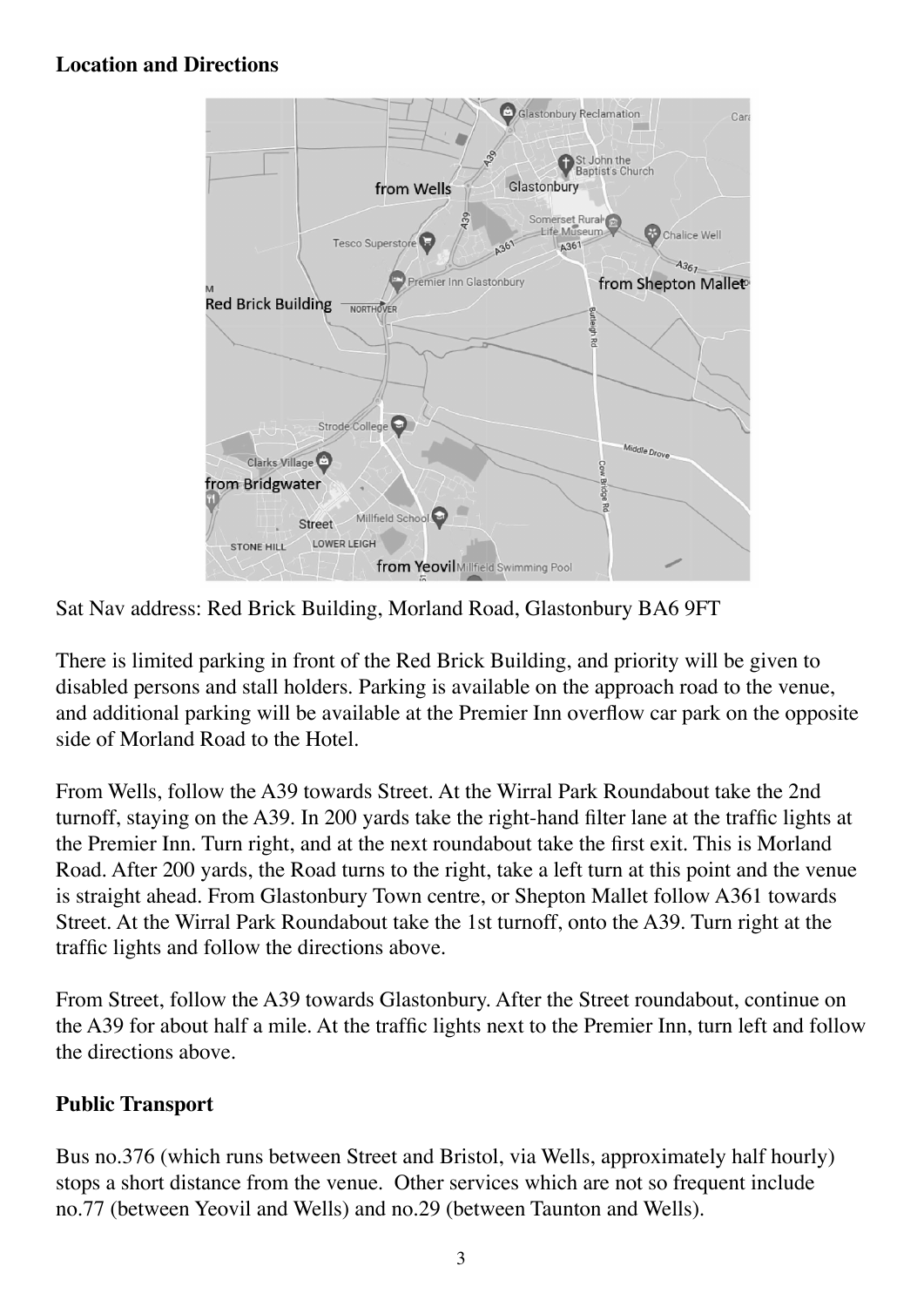**The Somerset & Dorset Family History Society**



Registered Charity 1010351

Broadway House, Peter St Yeovil, Somerset BA20 1PN

# **The Annual General Meeting**

**To be held on Saturday 24 September 2022 At The Red Brick Building, Glastonbury**

## **AGENDA**

1. Welcome

2. Apologies for absence

3. Minutes of the 46th AGM (held online)

4. Matters Arising

5. Chairman's Report

6. Treasurer's Report \*

7. Appointment of Examiners

8. Election of Officers and Executive Committee

9. Nominations for Vice Presidents and Life Members

10. Membership and Fees (see note below)

11. Closure of Business

\* Summary Accounts for 2021 can be found on pp.6-7. The Trustees' Report for 2021 and the full Accounts for 2021 can be downloaded from the Home Page of the Society's website: *https://sdfhs.org*

### **Item 10**.

- Proposal: That, from January 2023, the Somerset & Dorset FHS offer an electronic only membership subscription (eSub) as an alternative form of membership subscription. Such eSub would entitle the member to receive all issues of the Society's Journal electronically instead of a paper copy. All other membership rights remain unaffected. The subscription rate for an eSub to be £15 per annum regardless of the member's geographic location.
- Explanation: It has been noted that several other family history societies offer electronic membership, whereby the member receives only an electronic copy of the society's journal. In some (but not all) societies such membership is available at a reduced subscription rate (eSub) The Society's Constitution Article 4(c) requires that any subscription rate must be agreed at an AGM.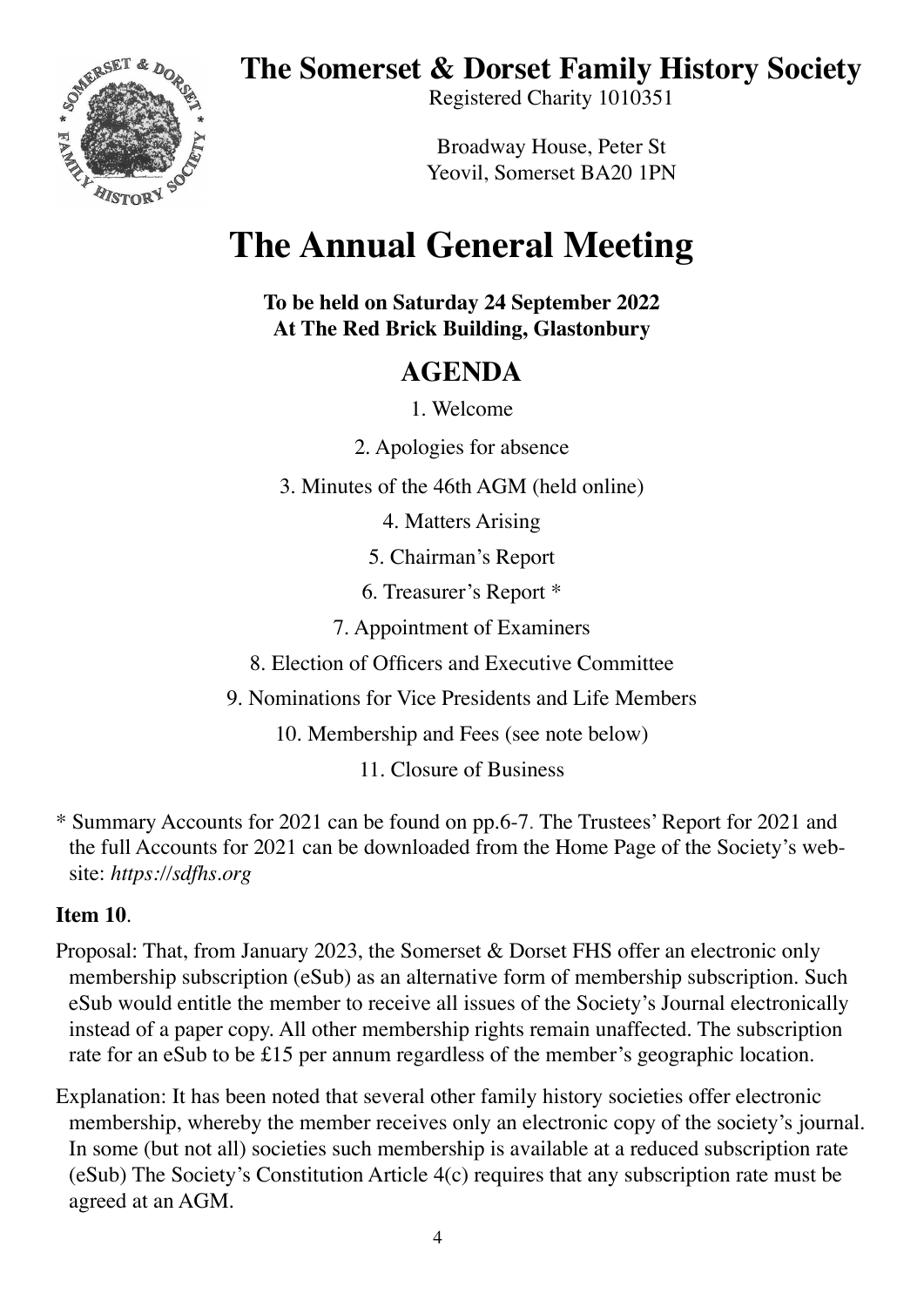#### **ACHIEVEMENTS AND PERFORMANCE OF THE SOCIETY AND FUTURE PLANS**

The Society has no paid employees and is run entirely by volunteers from among its members. The ongoing Covid-19 pandemic meant that the Society's Research Centre remained closed, reopening in October 2021. Following Government guidelines and an in-house risk assessment, access to the Research Centre was strictly limited. All in-house processes were resumed at the Centre, while keeping within the guidelines. Amendments to the Society's Constitution were approved at the 2021 Annual General Meeting; these amendments permitted Society business to be conducted through online and hybrid meetings (such meetings had previously been held under a temporary authority granted during the pandemic). Monthly meetings of the Society's regional groups began again in the latter part of the year with some groups continuing to meet virtually. A new initiative to investigate the setting up of groups outside the boundaries of Somerset and Dorset is being guided by Michael Pitfield. The Society continues to publish its quarterly journal "The Greenwood Tree". Improvements and updates to the Society's website continued during 2021, under the guidance of Webmaster Chris Hall. The online shop initiated during 2016 has continued to prove to be very popular with members, increasing publications' sales and giving more options for the payment of subscriptions. Members can also book events, make donations and pay Research Fees securely through the shop. The Society maintains its use of social media with a Twitter account, a Facebook Page and a very active Facebook Group. Volunteers continue to work on Projects that will be useful to researchers. Data continues to be placed online. The Photographic Database is growing rapidly with its collection of images of people and places associated with both Counties.

#### **FINANCIAL REVIEW INVESTMENT POLICY AND RESERVES**

Income for the year amounted to £67,164 (2020 - £42,759) of which £27,535 (2020 - £31,028) came from subscriptions, £6,249 (2020 - £7,645) from services offered by the society and £26,812 (2020- £236) from bequests and donations. The charity incurred total expenditure of £44,346 (2020 - £39,939) giving a net increase in funds of £22,818 (2020 - £2,820).

A revaluation of the library was undertaken in 2014 to establish the veracity of the value of its contents as shown in the accounts. Using statistical sampling and validation, an internal valuation was undertaken in December 2014, which revealed that the contents were worth approximately £54,000. After due deliberation the Executive Committee decided to restrict the increase in value of the library stock to £6,500 in the Accounts, thus showing the asset as half its apparent value. A review was carried out as at 31 December 2017 at the time of the move to Yeovil and it was decided that an impairment to this valuation in 2017 of £3,000 should be made. The library is therefore currently valued at £24,000. A revaluation is being undertaken in 2022.

The Trustees have the power to invest the money of the charity not immediately required for its purposes in such investments or property as they think fit. Currently cash reserves are required to meet the day to day needs of the charity and therefore any cash not required for immediate use is held in Charity fund deposit accounts, which give immediate access to these funds.

The Trustees aim to hold sufficient reserves to meet six months operating activity of the charity. As at 31 December 2021 balances held at the bank and on deposit totalled £144,061 of which £68,233 is restricted or has currently been designated for non-general purposes, including a contingency fund of £42,000. The society therefore holds £75,828 in general funds, which covers in excess of one year's operating activities at current levels.

The Trustees have continued to implement the strict budgetary controls adopted in 2014 and this has enabled the Society to generate a further surplus this year.

E A Udall

Trustee Date: 1 April 2022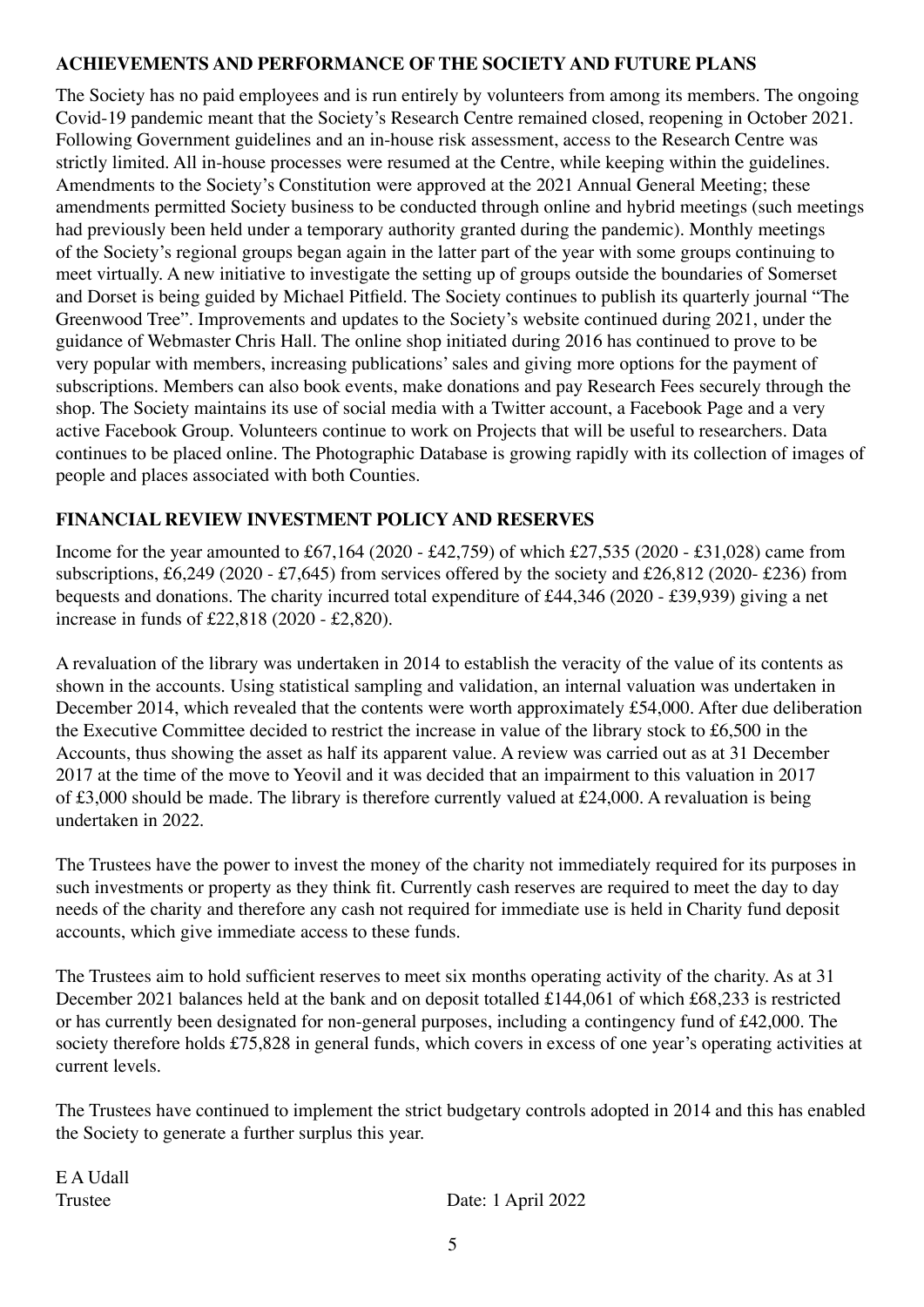## The Somerset and Dorset Family History Society

STATEMENT OF FINANCIAL ACTIVITIES

for the year ended 31 December 2021

|                                                                         | <b>Notes</b>            | Unrestricted<br>General<br>Funds<br>$\pounds$ | Restricted<br>and<br>designated<br>Funds<br>£ | Total<br>2021<br>$\mathbf f$ | Total<br>2020<br>$\mathbf f$ |
|-------------------------------------------------------------------------|-------------------------|-----------------------------------------------|-----------------------------------------------|------------------------------|------------------------------|
|                                                                         |                         |                                               |                                               |                              |                              |
| <b>INCOMING RESOURCES</b><br>Incoming resources from generated<br>funds |                         |                                               |                                               |                              |                              |
| Subscriptions                                                           |                         | 27,535                                        |                                               | 27,535                       | 26,163                       |
| GiftAid on subscriptions                                                |                         | 2,243                                         |                                               | 2,243                        | 4,865                        |
| Society services                                                        |                         | 6,249                                         | $\blacksquare$                                | 6,249                        | 7,645                        |
| Legacies and donations                                                  |                         | 926                                           | 25,886                                        | 26,812                       | 845                          |
| Miscellaneous services                                                  |                         | 173                                           |                                               | 173                          | 236                          |
| Investment income                                                       |                         | 12                                            |                                               | 12                           | 209                          |
| Books and publications<br>Transfer to income                            |                         | 4,140                                         |                                               | 4,140                        | 2,796                        |
|                                                                         |                         |                                               |                                               |                              |                              |
| TOTAL INCOMING RESOURCES                                                |                         | 41,278                                        | 25,886                                        | 67,164                       | 42,759                       |
| RESOURCES EXPENDED<br>Charitable expenditure                            |                         |                                               |                                               |                              |                              |
| Greenwood Tree costs                                                    | 3                       | 16,558                                        |                                               | 16,558                       | 15,433                       |
| Books and publications                                                  | $\overline{3}$          | 866                                           |                                               | 866                          | 372                          |
| Society services and projects                                           | $\overline{\mathbf{3}}$ | 765                                           |                                               | 765                          | 767                          |
| Group funding                                                           | 3                       | 864                                           |                                               | 864                          | 200                          |
| Administrative expenses and                                             |                         |                                               |                                               |                              |                              |
| depreciation (including Governance                                      |                         |                                               |                                               |                              |                              |
| costs)                                                                  | 3 & 4                   | 19,813                                        | 5,480                                         | 25,293                       | 23,167                       |
| TOTAL RESOURCES EXPENDED                                                | 3 & 4                   | 38,866                                        | 5,480                                         | 44,346                       | 39,939                       |
| NET MOVEMENT IN FUNDS                                                   |                         | 2,412                                         | 20,406                                        | 22,818                       | 2,820                        |
| Transfer between funds                                                  |                         |                                               |                                               |                              |                              |
| Fund balances at 1 January 2021                                         |                         | 96,453                                        | 47,847                                        | 144,300                      | 141,480                      |
| <b>FUND BALANCES AT 31</b><br>DECEMBER 2021                             |                         | 98,865                                        | 68,253                                        | 167,118                      | 144,300                      |

The Statement of Financial Activities has been prepared on the basis that all operations are continuing operations.

All gains and losses have been dealt with in the above statement.